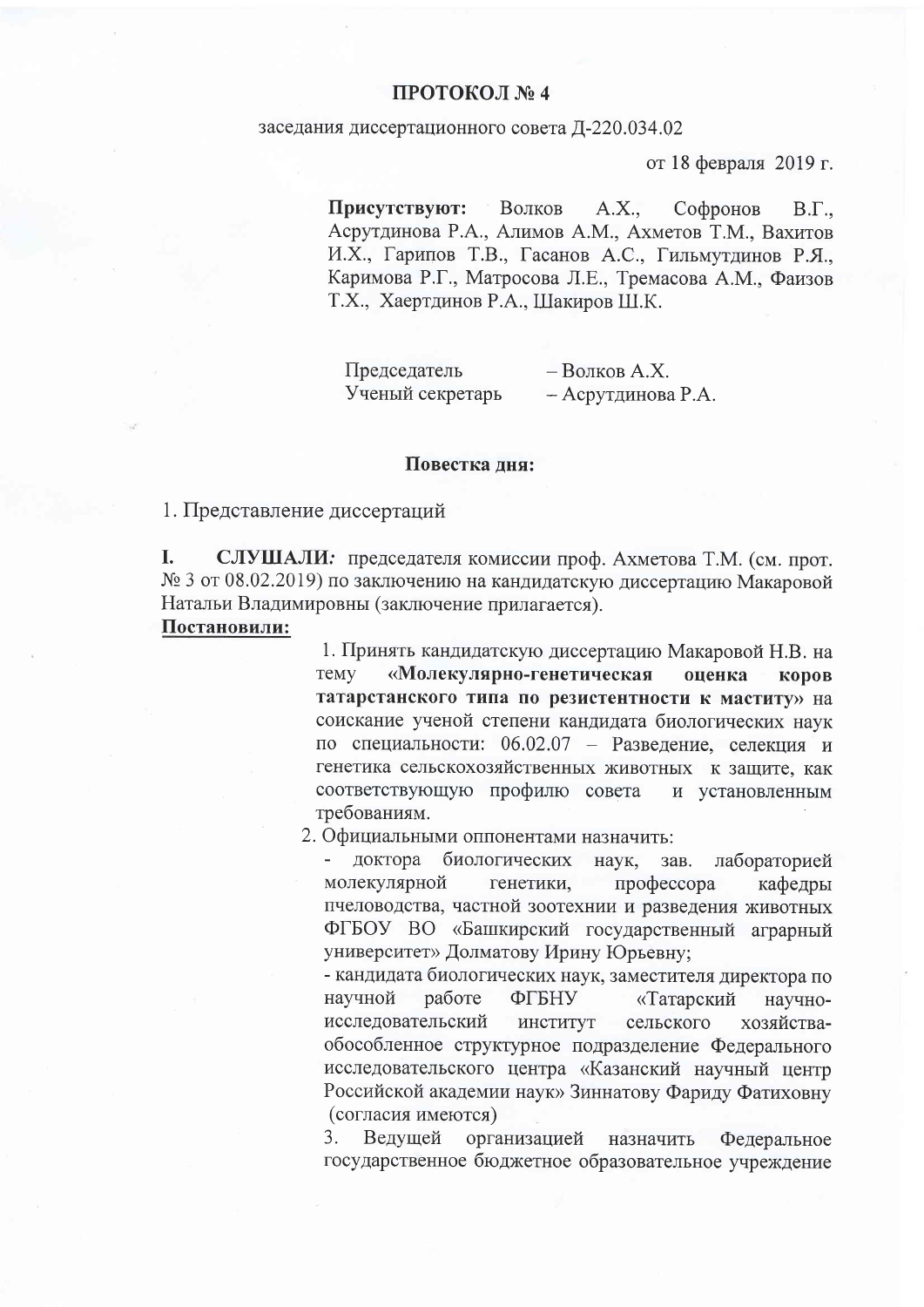образования «Ижевская государственная высшего сельскохозяйственная акалемия»

4. Разрешить тиражирование автореферата;

5. Утвердить дополнительный список для рассылки авторефератов;

6. Дата защиты «23 » апреля 2019 года.

Голосовали - единогласно.

СЛУШАЛИ: председателя комиссии профессора Хаертдинова Р.А. II. (см. прот. № 3 от 08.02.2019) по заключению на кандидатскую диссертацию Ганиева Алмаза Саляхутдиновича (заключение прилагается).

Постановили: 1. Принять кандидатскую диссертацию Ганиева А.С. на тему «Продуктивность первотелок черно-пестрой породы с разными генотипами каппа-казеина и диацилглицерол о-ацилтрансферазы» к защите, как соответствующую профилю совета и установленным требованиям.

2. Официальными оппонентами назначить:

- доктора биологических наук, профессора, заведующую лабораторией ДНК-технологий ФГБНУ «Всероссийский научно-исследовательский институт племенного дела» Калашникову Любовь Александровну;

- кандидата биологических наук, заместителя директора по «Татарский научной работе ФГБНУ научноисследовательский сельского хозяйстваинститут обособленное структурное подразделение Федерального исследовательского центра «Казанский научный центр Российской академии наук» Зиннатову Фариду Фатиховну (согласия имеются)

3. Ведущей организацией назначить Федеральное государственное бюджетное образовательное учреждение высшего образования «Российский государственный аграрный заочный университет»

4. Разрешить тиражирование автореферата;

5. Утвердить дополнительный список ДЛЯ рассылки авторефератов;

6. Дата защиты «23 » апреля 2019 года.

Голосовали - единогласно.

Ш. СЛУШАЛИ: члена комиссии д.с.-х.н. Шайдуллина Р.Р. (см. прот. № 3 от 08.02.2019) по заключению на кандидатскую диссертацию Гильманова Хамида Халимовича (заключение прилагается).

Постановили: 1. Принять кандидатскую диссертацию Гильманова Х.Х. на тему «Генотипирование крупного рогатого скота по генам, определяющим устойчивость к лейкозу и геноидентификация его этиологического агента»  ${\bf K}$ защите, как соответствующую профилю совета  $\mathbf{M}$ установленным требованиям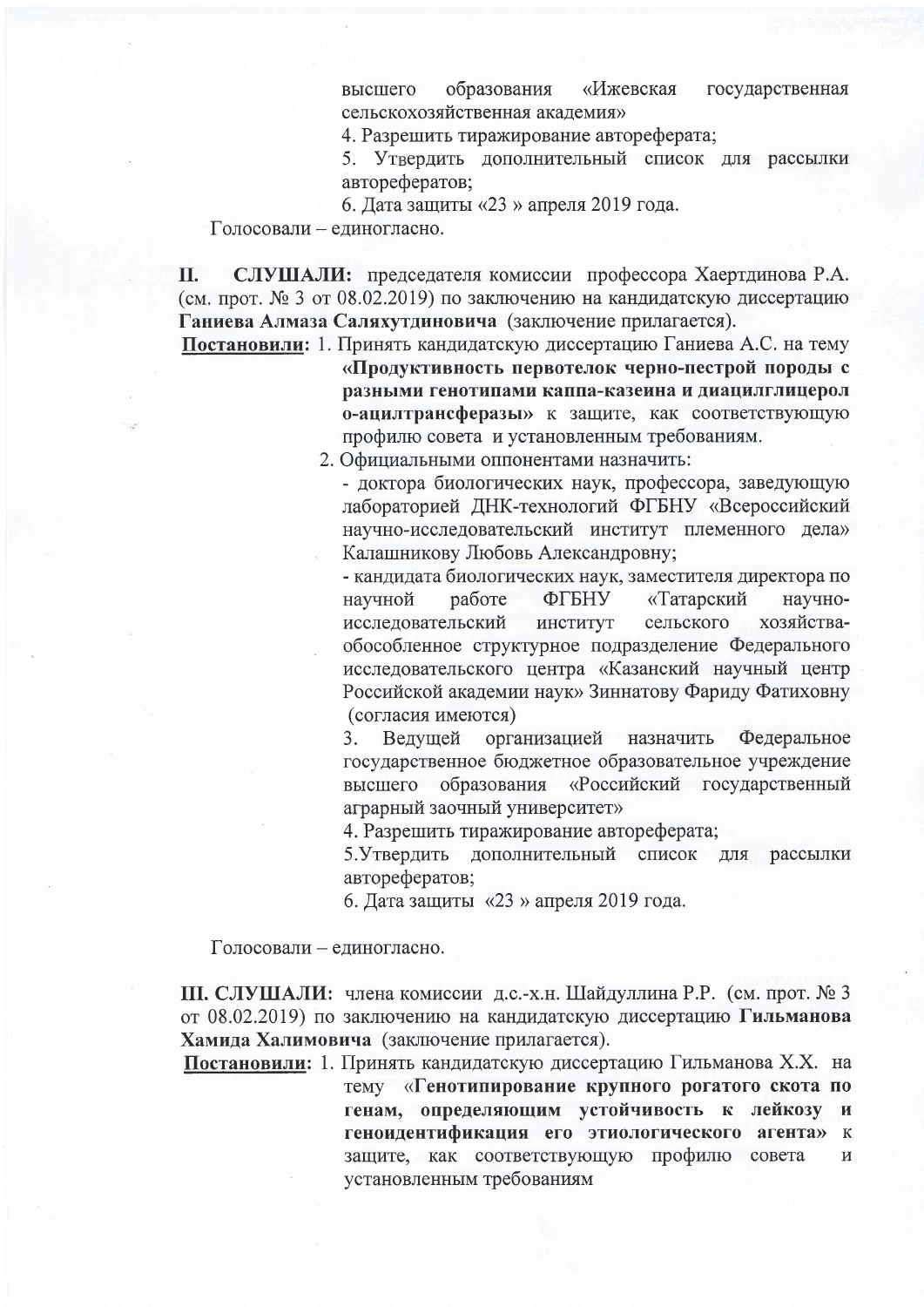2. Официальными оппонентами назначить:

- доктора биологических наук, профессора, заведующую лабораторией ДНК-технологий ФГБНУ «Всероссийский научно-исследовательский институт племенного дела» Калашникову Любовь Александровну;

- доктора биологических наук, заместителя директора по безопасности ФГБНУ **HMP** биологической  $\overline{M}$ «Федеральный центр токсикологической, радиационной и Чернова Альберта биологической безопасности» Николаевича (согласия имеются)

Федеральное организацией назначить 3. Ведущей государственное бюджетное образовательное учреждение высшего образования «Ставропольский государственный аграрный университет»

4. Разрешить тиражирование автореферата;

5. Утвердить дополнительный список рассылки ЛЛЯ авторефератов;

6. Ввести в состав диссертационного совета для проведения разовой защиты следующих специалистов по

специальности 06.02.02 - Ветеринарная микробиология,

вирусология, эпизоотология, микология с

микотоксикологией и иммунология

Андрееву Альфию Васильевну

доктора биологических наук, профессора

заведующую кафедрой инфекционных болезней,

зоогигиены и ветсанэкспертизы ФГБОУ ВО «Башкирский государственный аграрный университет»;

Карташову Ольгу Львовну

доктора биологических наук, профессора, заведующую лабораторией по изучению механизмов и регуляции персистенции бактерий ФГБУН «Институт клеточного и

внутриклеточного симбиоза УрО РАН»;

Исмагилову Эльзу Равиловну

доктора ветеринарных наук, профессора,

профессора кафедры инфекционных болезней,

зоогигиены и ветсанэкспертизы ФГБОУ ВО «Башкирский государственный аграрный университет».

7. Дата защиты «23» апреля 2019 года.

Голосовали - единогласно.

2. Предварительное рассмотрение диссертации

Предварительное рассмотрение диссертации Тюлькина СЛУШАЛИ: Сергея Владимировича на тему «Молекулярно-генетическое тестирование крупного рогатого скота по генам белков молока, гормонов, фермента и доктора заболеваний» ученой степени соискание наследственных на